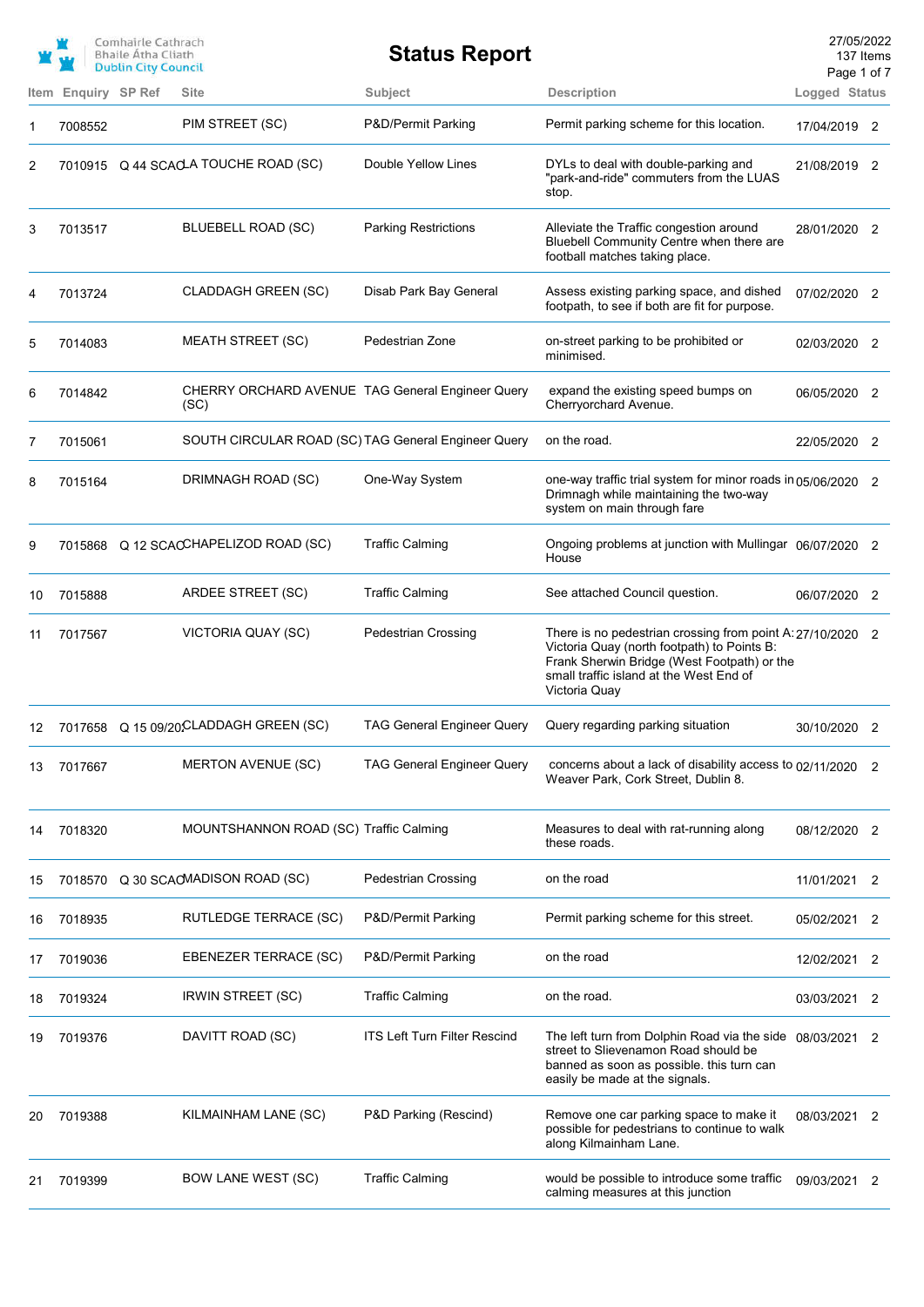|      |                       | Comhairle Cathrach<br><b>Bhaile Atha Cliath</b><br><b>Dublin City Council</b> |                                                               | <b>Status Report</b>              |                                                                                                                                                                                                                                | 27/05/2022<br>Page 2 of 7 | 137 Items |
|------|-----------------------|-------------------------------------------------------------------------------|---------------------------------------------------------------|-----------------------------------|--------------------------------------------------------------------------------------------------------------------------------------------------------------------------------------------------------------------------------|---------------------------|-----------|
| Item | <b>Enquiry SP Ref</b> |                                                                               | Site                                                          | Subject                           | <b>Description</b>                                                                                                                                                                                                             | Logged Status             |           |
| 22   | 7019776               |                                                                               | WALKINSTOWN AVENUE (SC) Zebra Crossing                        |                                   | zebra/pedestrian crossing, bollards so no<br>one can park directly outside the park.                                                                                                                                           | 01/04/2021 2              |           |
| 23   | 7019817               |                                                                               | KILMAINHAM LANE (SC)                                          | <b>Parking Restrictions</b>       | Alter footpath or install DYLs at bollards to<br>enable pedestrian movement.                                                                                                                                                   | 01/04/2021 2              |           |
| 24   |                       |                                                                               | 7019918 Q31 04/202DRUMFINN ROAD (SC)                          | <b>TAG General Engineer Query</b> | Double yellow lines, street signage etc.                                                                                                                                                                                       | 12/04/2021 2              |           |
| 25   |                       |                                                                               | 7019973 Q 36 04/201SLAND BRIDGE (SC)                          | <b>TAG General Engineer Query</b> | Carry out review of exit from Memorial<br>Gardens - 30kmph roundels                                                                                                                                                            | 14/04/2021 2              |           |
| 26   |                       |                                                                               | 7019974 Q 41 04/20SOUTH CIRCULAR ROAD (SC) Ped. Refuge Island |                                   | Reinstate pedestrian island                                                                                                                                                                                                    | 14/04/2021                | 2         |
| 27   | 7020026               |                                                                               | INCHICORE TERRACE SOUTH Traffic Calming<br>(SC)               |                                   | "Children-at-play" signage, or other traffic<br>calming measures for Inchicore Terrace<br>South.                                                                                                                               | 15/04/2021 2              |           |
| 28   | 7020040               |                                                                               | SPERRIN ROAD (SC)                                             | Single Yellow Line                | 8am to 5pm, Monday to Friday                                                                                                                                                                                                   | 19/04/2021                | 2         |
| 29   | 7020521               |                                                                               | Q 13 05/20CORK STREET (SC)                                    | <b>TAG General Engineer Query</b> | Request for junction to be reconfigured                                                                                                                                                                                        | 12/05/2021                | 2         |
| 30   | 7020571               |                                                                               | SOMERVILLE AVENUE (SC)                                        | <b>Traffic Calming</b>            | Traffic calming measures due to rat-running<br>between Crumlin Road and Cromwellsfort<br>Road.                                                                                                                                 | 14/05/2021 2              |           |
| 31   | 7020959               |                                                                               | LUCAN ROAD (SC)                                               | <b>TAG General Engineer Query</b> | A more pedestrian friendly environment.<br>Better facilities for crossing, build-outs,<br>islands, flashing lights etc.                                                                                                        | 08/06/2021 2              |           |
| 32   | 7021081               |                                                                               | SOUTH CIRCULAR ROAD (SC) Double Yellow Lines                  |                                   |                                                                                                                                                                                                                                | 14/06/2021 2              |           |
| 33   | 7021208               |                                                                               | HAROLDVILLE AVENUE (SC)                                       | One-Way System                    | I would like to see an investigation into either 21/06/2021 2<br>a one way system to this part of the street or<br>a no right turn from Haroldville Ave                                                                        |                           |           |
|      | 7021209               |                                                                               |                                                               |                                   | THOMAS MOORE ROAD (SC) TAG General Engineer Query 1. Take the Bollards down from the Top of 21/06/2021 2<br>Bunting Road.<br>2. No right turn at Harty Avenue only<br>residents<br>3. Open to other suggestings                |                           |           |
| 35   | 7021338               |                                                                               | CLIFDEN ROAD (SC)                                             | Double Yellow Lines               | there is a requirement for double yellow<br>parking lines on the stretch of road between<br>14 and 24A Clifden Road. All the houses<br>have double car driveways but have taken to<br>parking on the footpath/side of the road | 28/06/2021                | 2         |
| 36   | 7021339               |                                                                               | CLIFDEN ROAD (SC)                                             | <b>Traffic Calming</b>            | Calming ramps/ or a zebra crossing, or even 28/06/2021<br>traffic lights                                                                                                                                                       |                           | 2         |
| 37   | 7021372               |                                                                               | WALKINSTOWN DRIVE (SC)                                        | Road Closure                      | Bollards to prevent traffic from using this<br>junction as a shortcut from Longmile Road to<br>Walkinstown Avenue.                                                                                                             | 29/06/2021 2              |           |
| 38   | 7021392               |                                                                               | FINGAL STREET (SC)                                            | <b>Traffic Calming</b>            | Increase height of speed ramps, and<br>evaluate traffic calming measures at junction<br>of Fingal Street & Cameron Street.                                                                                                     | 30/06/2021 2              |           |
| 39   | 7021467               |                                                                               | SLIEVEMORE ROAD (SC)                                          | <b>TAG General Engineer Query</b> | Resolve parking & vehicular issues at 3<br>Slievemore Road.                                                                                                                                                                    | 05/07/2021 2              |           |
| 40   | 7021475               |                                                                               | BENMADIGAN ROAD (SC)                                          | Speed Ramps                       | Higher ramps like those on bunting road in<br>walkinstown and extra ramps put in                                                                                                                                               | 06/07/2021 2              |           |
|      | 7022095               |                                                                               | SOUTH CIRCULAR ROAD (SC) Bus Stop Marking                     |                                   | Extend bus stop cage 12 metres to the west 12/08/2021 2<br>to allow bus to line up with bus stop.<br>Do not reduce bus stop length to east.                                                                                    |                           |           |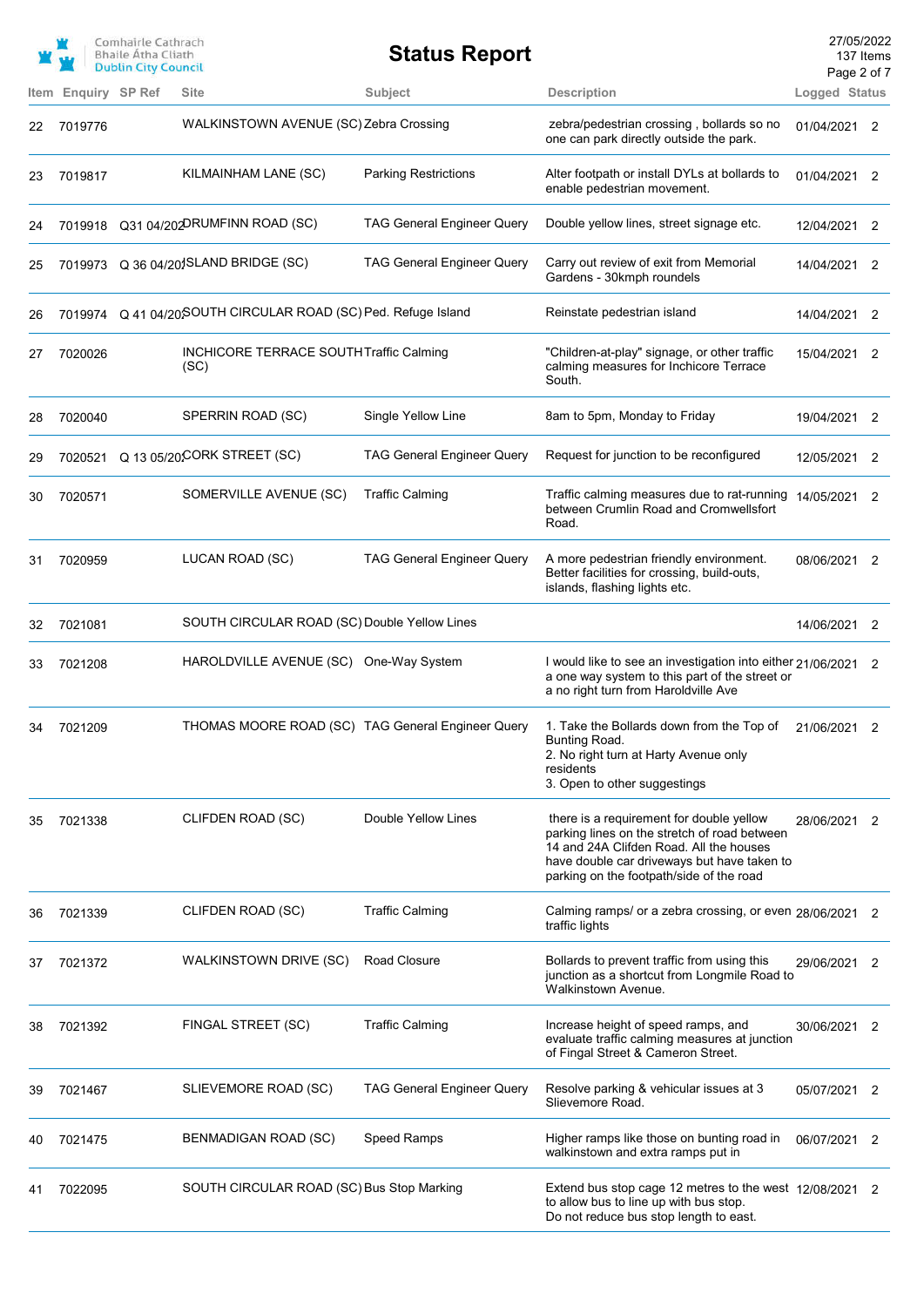|    |                     | Comhairle Cathrach<br><b>Bhaile Atha Cliath</b><br><b>Dublin City Council</b> |                                                    | <b>Status Report</b>       |                                                                                                                                                                                                               |               | 27/05/2022<br>137 Items<br>Page 3 of 7 |
|----|---------------------|-------------------------------------------------------------------------------|----------------------------------------------------|----------------------------|---------------------------------------------------------------------------------------------------------------------------------------------------------------------------------------------------------------|---------------|----------------------------------------|
|    | Item Enquiry SP Ref |                                                                               | <b>Site</b>                                        | <b>Subject</b>             | <b>Description</b>                                                                                                                                                                                            | Logged Status |                                        |
| 42 | 7022365             |                                                                               | DOWLAND ROAD (SC)                                  | <b>Traffic Calming</b>     | install traffic calming, including signage, on<br>Dowland Rd, Walkinstown.                                                                                                                                    | 31/08/2021 2  |                                        |
| 43 | 7022412             |                                                                               | LUCAN ROAD (SC)                                    | <b>Traffic Calming</b>     | Could a solar powered speed sign be<br>installed along by the Nursing Home?                                                                                                                                   | 01/09/2021 2  |                                        |
| 44 | 7022413             |                                                                               | LUCAN ROAD (SC)                                    | <b>Traffic Calming</b>     | Lane marking signage or markings to reduce 01/09/2021 2<br>speeding at this junction.                                                                                                                         |               |                                        |
| 45 | 7022439             |                                                                               | KILMAINHAM LANE (SC)                               | <b>Traffic Calming</b>     | Allow access to quays from other streets<br>Put access only signs up                                                                                                                                          | 03/09/2021 2  |                                        |
| 46 | 7022458             |                                                                               | Q 34 SCACBLACKDITCH ROAD (SC)                      | Zebra Crossing             | For people crossing to skatepark                                                                                                                                                                              | 03/09/2021 2  |                                        |
| 47 | 7022524             |                                                                               | <b>OLD KILMAINHAM (SC)</b>                         | <b>Speed Cushions</b>      | Ramps similar to those on emmet Road,<br>ideally the island sort of ones that leave<br>space for cyclists along the edge.                                                                                     | 08/09/2021    | 2                                      |
| 48 | 7022558             |                                                                               | <b>COLEPARK ROAD (SC)</b>                          | Speed Ramps                | Speed ramps to slow vehicles entering from 09/09/2021<br>Ballyfermot Road.                                                                                                                                    |               | 2                                      |
| 49 | 7022602             |                                                                               | WALKINSTOWN GREEN (SC) Parking Restrictions        |                            | No parking allowed in that area, Double<br>yellow lines both sides of the road at that<br>area or a box junction.                                                                                             | 13/09/2021 2  |                                        |
| 50 | 7022605             |                                                                               | MOERAN ROAD (SC)                                   | <b>Traffic Calming</b>     | Traffic calming measures, including more<br>prominent speed ramps, for Moeran Road.                                                                                                                           | 13/09/2021    | 2                                      |
| 51 | 7022615             |                                                                               | <b>REGINALD STREET (SC)</b>                        | Disab Park Bay Residential | On the road                                                                                                                                                                                                   | 14/09/2021    | $\overline{\phantom{0}}^2$             |
| 52 | 7022676             |                                                                               | SAINT JAMES'S TERRACE<br>(SC)                      | One-Way System             | introduce a one way system only allowing<br>traffic enter the terrace at Dolores Church,<br>exiting at Dolphin Barn Pub.                                                                                      | 16/09/2021 2  |                                        |
| 53 | 7022677             |                                                                               | COOLEY ROAD (SC)                                   | <b>Traffic Calming</b>     | Speed signs, If you cannot place ramps<br>down because of thr hospital please place<br>speeding signs and a proper crossing!                                                                                  | 16/09/2021 2  |                                        |
| 54 | 7022719             |                                                                               | MAIN STREET (SC)                                   | Clearway                   | Clarify clearway & signage details.                                                                                                                                                                           | 20/09/2021    | 2                                      |
| 55 | 7022726             |                                                                               | LUCAN ROAD (SC)                                    | <b>Traffic Calming</b>     | Traffic calming measures for this section of<br>Lucan Road.                                                                                                                                                   | 21/09/2021    | 2                                      |
| 56 | 7022757             |                                                                               | KILMAINHAM LANE (SC)                               | <b>Yellow Box</b>          | At the mill, the junction is blocked by two<br>wide islands. Cars park up against them. If<br>the bollards were reduced in size, and a<br>small yellow box put in to give cyclists<br>access onto kilmainham, | 22/09/2021    | 2                                      |
| 57 | 7022894             |                                                                               | <b>BASIN STREET LOWER (SC)</b>                     | Double Yellow Lines        | Double yellow lines would keep the<br>entrances clear and would help solve any<br>accidents and improve the health and safety<br>of the area.                                                                 | 29/09/2021    | 2                                      |
| 58 | 7023044             |                                                                               | SOUTH CIRCULAR ROAD (SC) Right Turn Only (Rescind) |                            | There is no need for a right only lane.                                                                                                                                                                       | 07/10/2021    | 2                                      |
| 59 | 7023089             |                                                                               | Q44 10/21 SARSFIELD ROAD (SC)                      | <b>Traffic Calming</b>     | Traffic islands, additional signage and speed 12/10/2021<br>cushions                                                                                                                                          |               | 2                                      |
| 60 | 7023308             |                                                                               | <b>BOW LANE WEST (SC)</b>                          | Disab Park Bay Residential | <b>Disabled Parking Space</b>                                                                                                                                                                                 | 20/10/2021    | 2                                      |
| 61 | 7023401             |                                                                               | RING STREET (SC)                                   | <b>Speed Ramps</b>         | Increase height of speed ramps at these<br>locations.                                                                                                                                                         | 27/10/2021    | 2                                      |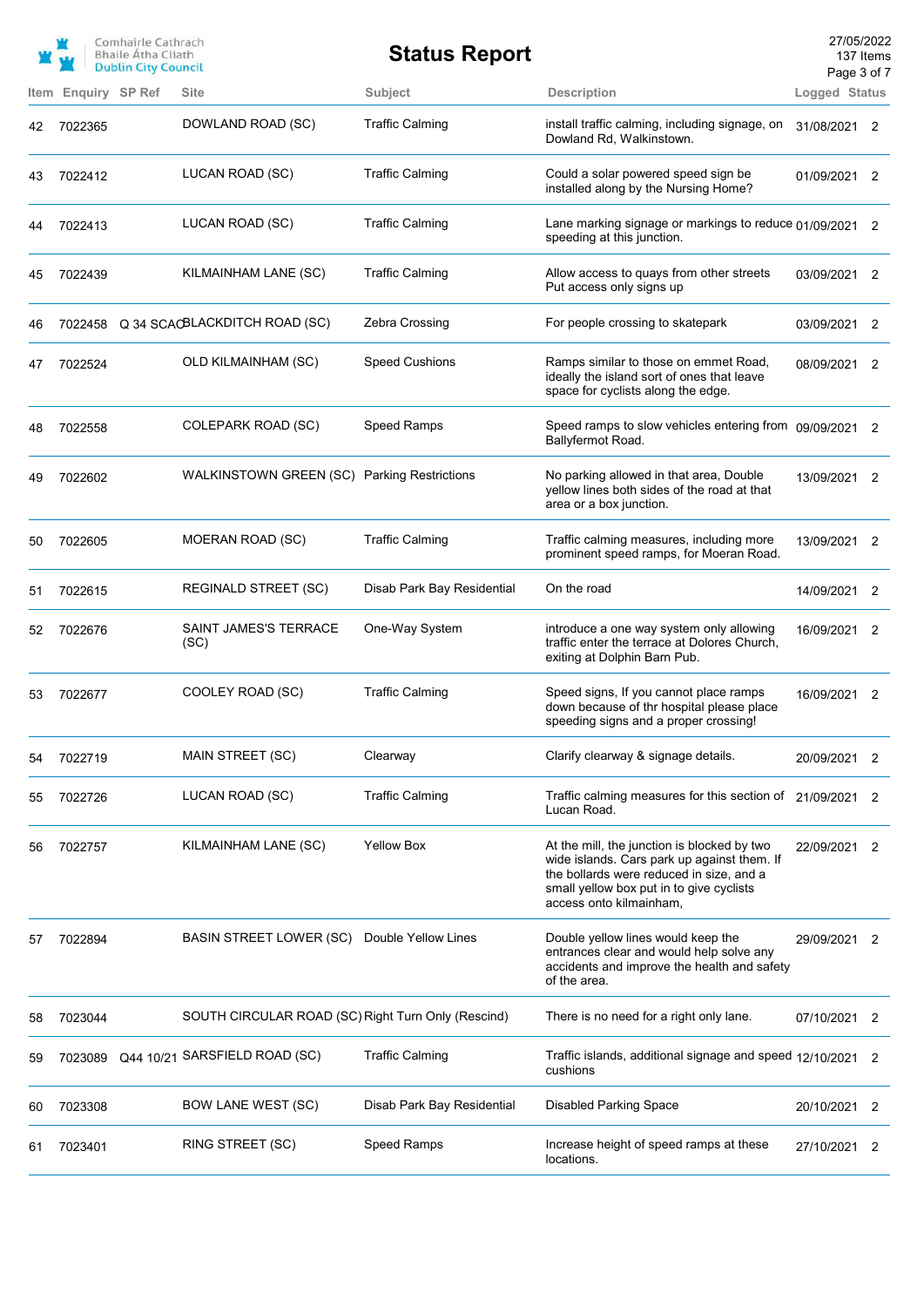|    |                     | Comhairle Cathrach<br><b>Bhaile Atha Cliath</b><br><b>Dublin City Council</b> |                                         | <b>Status Report</b>              |                                                                                                                                                                                                                                                                                                                                                           | 27/05/2022<br>137 Items<br>Page 4 of 7 |   |
|----|---------------------|-------------------------------------------------------------------------------|-----------------------------------------|-----------------------------------|-----------------------------------------------------------------------------------------------------------------------------------------------------------------------------------------------------------------------------------------------------------------------------------------------------------------------------------------------------------|----------------------------------------|---|
|    | Item Enquiry SP Ref |                                                                               | Site                                    | Subject                           | <b>Description</b>                                                                                                                                                                                                                                                                                                                                        | Logged Status                          |   |
| 62 | 7023402             |                                                                               | <b>TYRCONNELL ROAD (SC)</b>             | Loading Bay                       | Loading bay to prevent traffic speeding<br>through Ring Terrace to obtain parking on<br>Ring Road for making deliveries to<br>Tyrconnell Road.                                                                                                                                                                                                            | 27/10/2021 2                           |   |
| 63 | 7023420             |                                                                               | MOURNE ROAD (SC)                        | <b>TAG General Engineer Query</b> | Pedestrian friendly place to access the new 28/10/2021 2<br>coffee hut in the middle of the roundabout<br>and to walk from one street to the other at<br>the roundabout                                                                                                                                                                                   |                                        |   |
| 64 | 7023430             |                                                                               | SAINT JOHN'S ROAD WEST<br>(SC)          | <b>Bus Lane</b>                   | 24 hrs similar mon to sun similar to south<br>quays, A bus lane should be provided along<br>this section of roadway to reduce bus<br>journey times and make it safer for cyclists.                                                                                                                                                                        | 01/11/2021 2                           |   |
| 65 | 7023431             |                                                                               | LE FANU ROAD (SC)                       | <b>TAG General Engineer Query</b> | Line marking, Parking Prohibition, Yellow<br>Box, Service/Delivery/Emergency Services<br>route constantly being blocked by cars<br>parking and blocking same.                                                                                                                                                                                             | 01/11/2021 2                           |   |
| 66 |                     |                                                                               | 7023476 Q 2 SCAC HERBERTON PARK (SC)    | Double Yellow Lines (Extend)      |                                                                                                                                                                                                                                                                                                                                                           | 03/11/2021 2                           |   |
| 67 | 7023662             |                                                                               | <b>TYRCONNELL ROAD (SC)</b>             | <b>Parking Restrictions</b>       | Is it possible for DCC to provide double<br>yellow lines, and/or a yellow box on the road,<br>or something similar to help alleviate this<br>problem? Parking prohibition                                                                                                                                                                                 | 15/11/2021 2                           |   |
| 68 | 7023732             |                                                                               | TYRCONNELL ROAD (SC)                    | <b>TAG General Engineer Query</b> | The junction is wide enough to<br>accommodate four roads to join into<br>Tyrconnell road (2 incoming, 2 outgoing). On<br>of the incoming (which does not exist and is<br>being requested) can allow to take right into<br>Tyrconnell road. Yes, some "redesign" may<br>require.                                                                           | 18/11/2021 2                           |   |
| 69 | 7023834             |                                                                               | DAVITT ROAD (SC)                        | <b>Traffic Calming</b>            | Install a ramp or raised table to reduce<br>speeding and red light breaking.                                                                                                                                                                                                                                                                              | 24/11/2021 2                           |   |
|    | 70 7023843          |                                                                               | WALKINSTOWN AVENUE (SC) Traffic Calming |                                   | Banning 4 and 5 axel trucks, bollards to<br>discourage like ballyfermot road                                                                                                                                                                                                                                                                              | 25/11/2021                             | 2 |
| 71 | 7024142             |                                                                               | BALLYFERMOT ROAD (SC)                   | Cycle Track                       | Clarification of operational times of cycle<br>track for enforcement purposes.                                                                                                                                                                                                                                                                            | 13/12/2021 2                           |   |
| 72 | 7024186             |                                                                               | USHER'S QUAY (SC)                       | <b>Yellow Box</b>                 | In order to assist these buses, the Bus<br>Priority team propose we install a yellow box<br>on Usher's Quay (please see images<br>attached). This will give drivers a clear space<br>to maneuver into the right lane when traffic<br>stops.                                                                                                               | 16/12/2021 2                           |   |
| 73 | 7024515             |                                                                               | CHAPELIZOD ROAD (SC)                    | No Right Turn Except Cyclists     | No Entry (except cyclists)" sign needed on<br>Islandbridge Gate to the park: Although the<br>Islandbridge gate to the Phoenix Park has<br>road markings which show no entry, cars<br>sometimes turn into the gate. Would it be<br>possible to have a no entry sign please<br>(also, could the 2 no right turn signs also<br>have "except cyclists" added) | 20/01/2022 2                           |   |
| 74 | 7024648             |                                                                               | LUCAN ROAD (SC)                         | <b>Traffic Calming</b>            | Traffic calming measures for this section of 27/01/2022 2<br>Lucan Road.                                                                                                                                                                                                                                                                                  |                                        |   |
| 75 | 7024879             |                                                                               | <b>RIALTO STREET (SC)</b>               | <b>Traffic Calming</b>            | speed ramps,<br>children at play signs<br>speed restriction zones in built up area<br>community                                                                                                                                                                                                                                                           | 10/02/2022 2                           |   |
| 76 | 7025014             |                                                                               | MARTIN'S ROW (SC)                       | <b>TAG General Engineer Query</b> | Reduce traffic volume on the road<br>immediately                                                                                                                                                                                                                                                                                                          | 18/02/2022 2                           |   |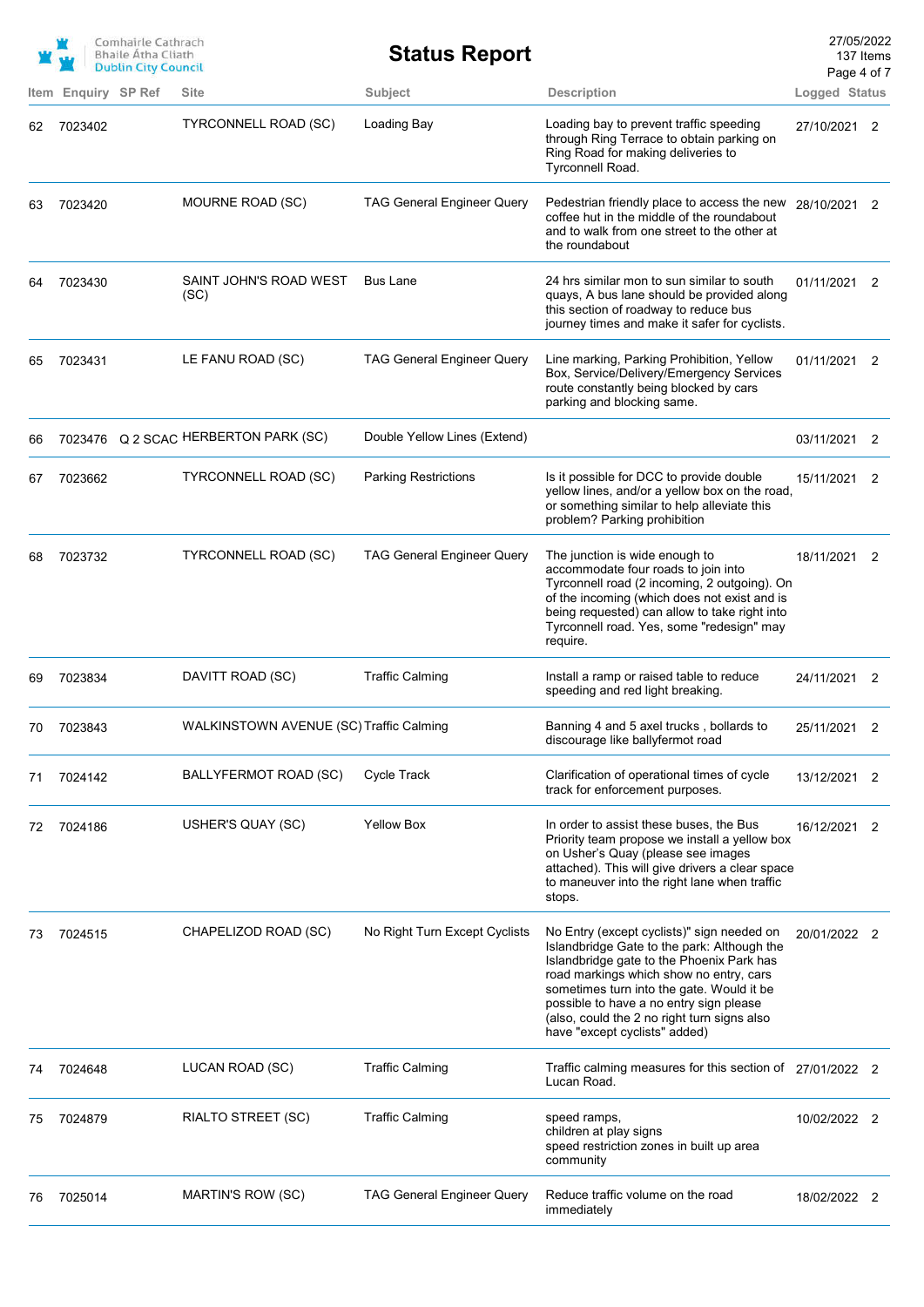|    |         | Comhairle Cathrach<br><b>Bhaile Atha Cliath</b><br><b>Dublin City Council</b> |                                                    | <b>Status Report</b>              |                                                                                                                                                                                                              | 27/05/2022<br>137 Items<br>Page 5 of 7 |  |
|----|---------|-------------------------------------------------------------------------------|----------------------------------------------------|-----------------------------------|--------------------------------------------------------------------------------------------------------------------------------------------------------------------------------------------------------------|----------------------------------------|--|
|    |         | Item Enquiry SP Ref                                                           | <b>Site</b>                                        | Subject                           | <b>Description</b>                                                                                                                                                                                           | Logged Status                          |  |
| 77 | 7025141 |                                                                               | <b>BLUEBELL ROAD (SC)</b>                          | <b>Parking Restrictions</b>       | Measures to prevent parked vehicles from<br>blocking the side entrance to 66 La Touche<br>Road, on Bluebell Road.                                                                                            | 24/02/2022 2                           |  |
| 78 | 7025392 |                                                                               | SARSFIELD ROAD (SC)                                | <b>Speed Cushions</b>             | Raised table crossing across the side<br>entrance into Woodfield Ave and across<br>Sarsfield Road                                                                                                            | 09/03/2022 2                           |  |
| 79 | 7025393 |                                                                               | SARSFIELD ROAD (SC)                                | Double Yellow Lines               | Double yellow lines extending the entire<br>length of Woodfield Terrace (17-25 Sarsfield<br>Road)                                                                                                            | 09/03/2022 2                           |  |
| 80 | 7025563 |                                                                               | THE BELFRY (SC)                                    | Disab Park Bay Residential        | I would like to request a disabled parking<br>space outside of my house                                                                                                                                      | 22/03/2022 2                           |  |
| 81 | 7025694 |                                                                               | HUGHES ROAD NORTH (SC)                             | <b>Parking Restrictions</b>       | clearway and double yellow road<br>marking/signs for the rear of The<br>Commercial premise 'The Blackforge Inn'.                                                                                             | 30/03/2022 2                           |  |
| 82 | 7025695 |                                                                               | EMMET ROAD (SC)                                    | Loading Bay (Extend)              | Make entire area in front of savers and<br>Jamal 5 in 1 loading bay                                                                                                                                          | 30/03/2022 2                           |  |
| 83 | 7025926 |                                                                               | CHAPELIZOD BYPASS (SC)                             | Yellow Box (Extend)               | Extend the existing yellow box westwards.<br>please tripple the length of the yellow box to<br>allow buses that are coming down the bus<br>lane to rejoin the general traffic lane.                          | 08/04/2022 2                           |  |
| 84 | 7025984 |                                                                               | SAINT JAMES AVENUE (SC)                            | <b>Traffic Calming</b>            | Speed bumps, traffic cameras, any<br>measures that will deter speeding /joyriding                                                                                                                            | 12/04/2022 2                           |  |
| 85 | 7025994 |                                                                               | RING TERRACE (SC)                                  | <b>Traffic Calming</b>            | Raise the 2 existing speed bumps. It is not a 12/04/2022 2<br>big job                                                                                                                                        |                                        |  |
| 86 | 7026042 |                                                                               | LUCAN ROAD (SC)                                    | <b>Traffic Calming</b>            | A speed survey that does not include the<br>speeds travelled within rush hour traffic.                                                                                                                       | 13/04/2022 2                           |  |
| 87 | 7026050 |                                                                               | LUCAN ROAD (SC)                                    | <b>TAG General Engineer Query</b> | On-street parking bays on the eastbound<br>traffic lane of Lucan Road                                                                                                                                        | 13/04/2022 2                           |  |
| 88 | 7026107 |                                                                               | <b>REUBEN STREET (SC)</b>                          | Disab Park Bay Residential        | Providing a disable parking space outside<br>my home 66 Rueben Street                                                                                                                                        | 21/04/2022 2                           |  |
| 89 | 7026391 |                                                                               | SOUTH CIRCULAR ROAD (SC) Traffic Lights (new)      |                                   | I would ask that traffic lights but erected<br>outside Rialto Primary Health Care Centre.                                                                                                                    | 03/05/2022 2                           |  |
| 90 | 7026402 |                                                                               | WALKINSTOWN AVENUE (SC) TAG General Engineer Query |                                   | Bollards or planters to prevent parking on the 04/05/2022 2<br>path                                                                                                                                          |                                        |  |
| 91 | 7026403 |                                                                               | <b>WALKINSTOWN ROAD (SC)</b>                       | <b>TAG General Engineer Query</b> | Bollards at access points, to prevent cars<br>driving on to the footpaths from the legal<br>parking spaces                                                                                                   | 04/05/2022 2                           |  |
| 92 | 7026414 |                                                                               | MD3 SCACBRIDGEFOOT STREET (SC)                     | <b>Traffic Calming</b>            |                                                                                                                                                                                                              | 04/05/2022 2                           |  |
| 93 | 7026497 |                                                                               | <b>BLUEBELL AVENUE (SC)</b>                        | <b>Pedestrian Crossing</b>        | We require a pedestrian crossing for our<br>service users in wheelchairs to be able to<br>cross the road safely and as independently<br>as possible.                                                         | 06/05/2022 2                           |  |
| 94 | 7026551 |                                                                               | BRIDGEFOOT STREET (SC)                             | <b>Pedestrian Crossing</b>        | Install either zebra crossing or pedestrian<br>crossing at the junction of bridgefoot st/usher<br>street to bridgefoot st/island street across<br>the central meridian where there is a space<br>in planting | 10/05/2022 2                           |  |
| 95 | 7026644 |                                                                               | THOMAS STREET (SC)                                 | <b>Pedestrian Crossing</b>        | Safe Access to Bridgefoot Park is badly<br>impeded by the lack of a pedestrian crossing<br>at the junction of Thomas Court and Thomas<br>Street.                                                             | 13/05/2022 2                           |  |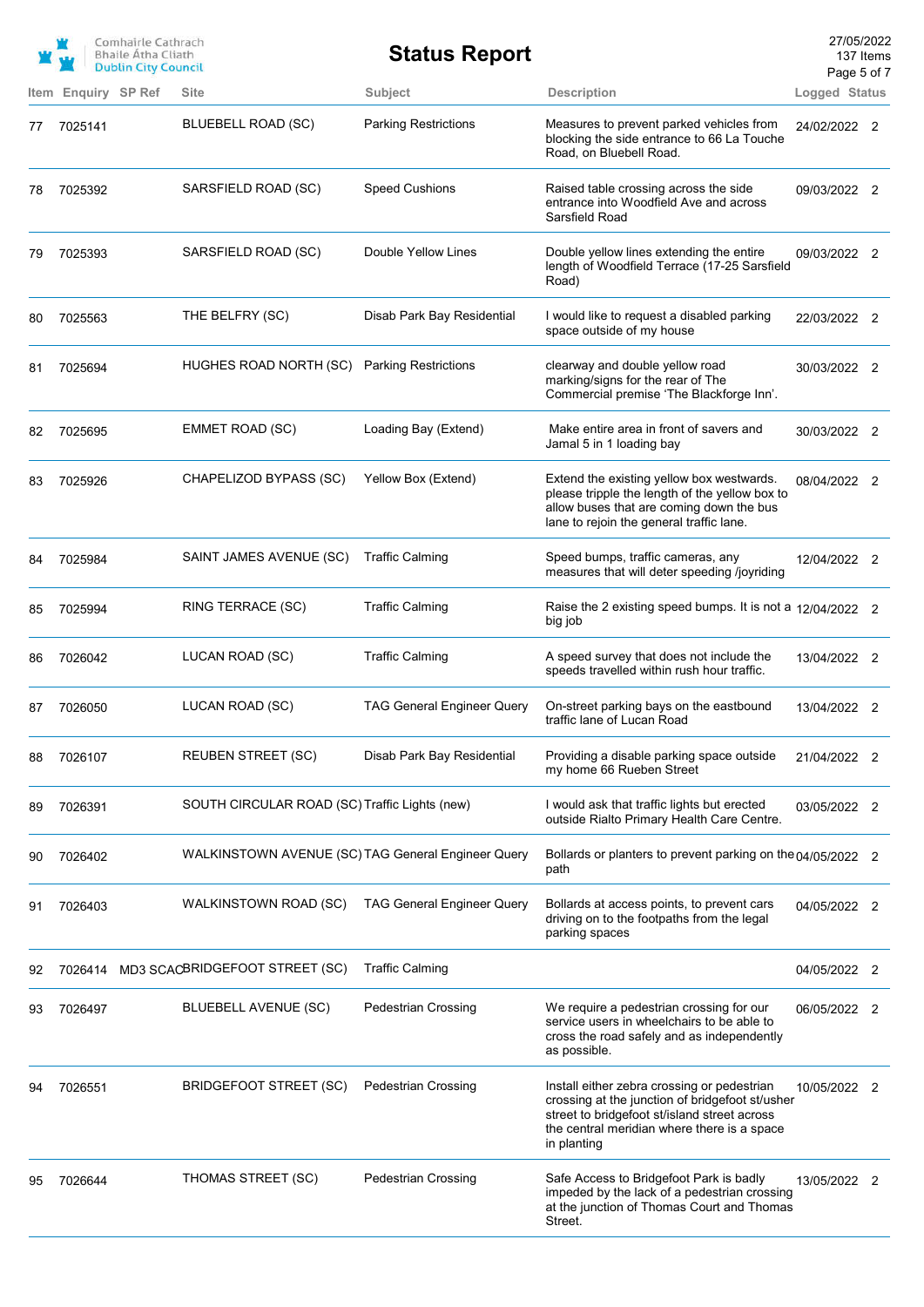|      |                | Comhairle Cathrach<br><b>Bhaile Atha Cliath</b><br><b>Dublin City Council</b> |                                                                         | <b>Status Report</b>              |                                                                                                                                        | 27/05/2022<br>Page 6 of 7 | 137 Items |
|------|----------------|-------------------------------------------------------------------------------|-------------------------------------------------------------------------|-----------------------------------|----------------------------------------------------------------------------------------------------------------------------------------|---------------------------|-----------|
| Item | Enquiry SP Ref |                                                                               | <b>Site</b>                                                             | <b>Subject</b>                    | <b>Description</b>                                                                                                                     | Logged Status             |           |
| 96   | 7010008        |                                                                               | <b>REUBEN AVENUE (SC)</b>                                               | P&D/Permit Park (Change<br>Hours) | Change hours to 7am-24.00,<br>Monday-Saturday.                                                                                         | 01/07/2019 3              |           |
| 97   |                |                                                                               | 90048856 SP_37725 KYLEMORE ROAD (SC)                                    | <b>Pedestrian Crossing</b>        | Request for pedestrian crossing on<br>Kylemore Rd south of Bluebell Avenue.                                                            | 27/04/2017 4              |           |
| 98   |                |                                                                               | 90049051 SP_37922 KYLEMORE ROAD (SC)                                    | Pedestrian Crossing               | on the west leg of the junction.                                                                                                       | 08/05/2017 4              |           |
| 99   | 7010588        |                                                                               | Q 33 JULY ROSSMORE DRIVE (SC)                                           | <b>TAG General Engineer Query</b> | Ramp to access footsteps                                                                                                               | 30/07/2019                | 4         |
|      |                |                                                                               | 100 7018186 Q11 12/202DONORE AVENUE (SC)                                | <b>Pedestrian Crossing</b>        | Upgrade lights to include pedestrian crossing 30/11/2020                                                                               |                           | 4         |
|      |                |                                                                               | 101 7018188 Q25 12/202CHERRY ORCHARD AVENUE Pedestrian Crossing<br>(SC) |                                   | When will pedestrian crossing be installed                                                                                             | 30/11/2020                | 4         |
|      | 102 7018322    |                                                                               | SOUTH CIRCULAR ROAD (SC) Pedestrian Crossing                            |                                   | Pedestrian crossings for this section of<br>South Circular Road/junction with Mayfield.                                                | 08/12/2020                | 4         |
|      | 103 7021075    |                                                                               | SAINT LUKE'S AVENUE (SC)                                                | <b>TAG General Engineer Query</b> | Traffic signal signage for this junction.                                                                                              | 11/06/2021                | 4         |
|      | 104 7022591    |                                                                               | SAINT JOHN'S STREET (SC)                                                | Double Yellow Lines               | access required entering and exiting St.<br>Michael's Terrace in a safe manner.                                                        | 10/09/2021                | 4         |
|      | 105 7023230    |                                                                               | KILMAINHAM LANE (SC)                                                    | Traffic Lights (new)              | A traffic signal is required at either end of<br>this stretch such as provided on the narrow<br>bridge on Bath Avenue in Sandymount.   | 19/10/2021 4              |           |
|      | 106 7023265    |                                                                               | THOMAS STREET (SC)                                                      | Right Turn Only (Rescind)         | request right turn be removed Thomas<br>Street onto Thomas Court.                                                                      | 20/10/2021                | 4         |
|      | 107 7023480    |                                                                               | SOUTH CIRCULAR ROAD (SC) Bus Stop Marking                               |                                   | Bus Stop and cage at Rialto Primary Care<br>Centre                                                                                     | 03/11/2021                |           |
|      | 108 7024921    |                                                                               | SAINT ANTHONY'S ROAD<br>(SC)                                            | <b>Parking Restrictions</b>       | Vehicles parking too close to disabled bays<br>at Enable Ireland Adult Services Hub.                                                   | 14/02/2022 4              |           |
|      | 109 7024969    |                                                                               | NEW IRELAND ROAD (SC)                                                   | <b>Parking Restrictions</b>       | Double yellow lines on one side of the road<br>opposite the houses                                                                     | 16/02/2022                |           |
|      | 110 7025152    |                                                                               | DONORE AVENUE (SC)                                                      | Double Yellow Lines               | DYLs to prevent visibility issues caused by<br>parked vehicles, when turning left onto<br>Donore Avenue from Margaret Kennedy<br>Road. | 24/02/2022                |           |
|      | 111 7025359    |                                                                               | <b>REUBEN STREET (SC)</b>                                               | Loading Bay                       | at the bollards at junction with Reuben Plaza 08/03/2022 4                                                                             |                           |           |
|      | 112 7025391    |                                                                               | Q19 SCAC GURTEEN ROAD (SC)                                              | Double Yellow Lines               | At junctions                                                                                                                           | 09/03/2022 4              |           |
|      | 113 7025411    |                                                                               | PARK LANE (SC)                                                          | P&D/Permit Parking (Rescind)      | Remove 1st parking bay on Park Lane, to<br>ensure access for emergency vehicles.                                                       | 10/03/2022 4              |           |
|      | 114 7025430    |                                                                               | ERRIGAL ROAD (SC)                                                       | <b>Traffic Calming</b>            | Measures to ensure safety for residents<br>within the cul-de-sac.                                                                      | 11/03/2022 4              |           |
|      | 115 7025609    |                                                                               | DRUMFINN ROAD (SC)                                                      | Double Yellow Lines               | DYLs to prevent hazardous parking outside<br>gates of Caritas College.                                                                 | 24/03/2022 4              |           |
|      | 116 7025687    |                                                                               | EMMET ROAD (SC)                                                         | Double Yellow Lines (Extend)      | request DYLs be repainted here as a further 29/03/2022 4<br>deterrent to illegal parking so near a corner.                             |                           |           |
|      | 117 7025692    |                                                                               | DUFFERIN AVENUE (SC)                                                    | Disab Park Bay Residential        | Disabled parking bay for 62 Dufferin Avenue. 29/03/2022 4                                                                              |                           |           |
|      | 118 7025716    |                                                                               | SAINT JOHN'S ROAD WEST<br>(SC)                                          | <b>Bus Stop Marking</b>           | As part of BusConnects C Spine: Bus Stop<br>Markings and associated signage, road<br>markings.                                         | 30/03/2022 4              |           |